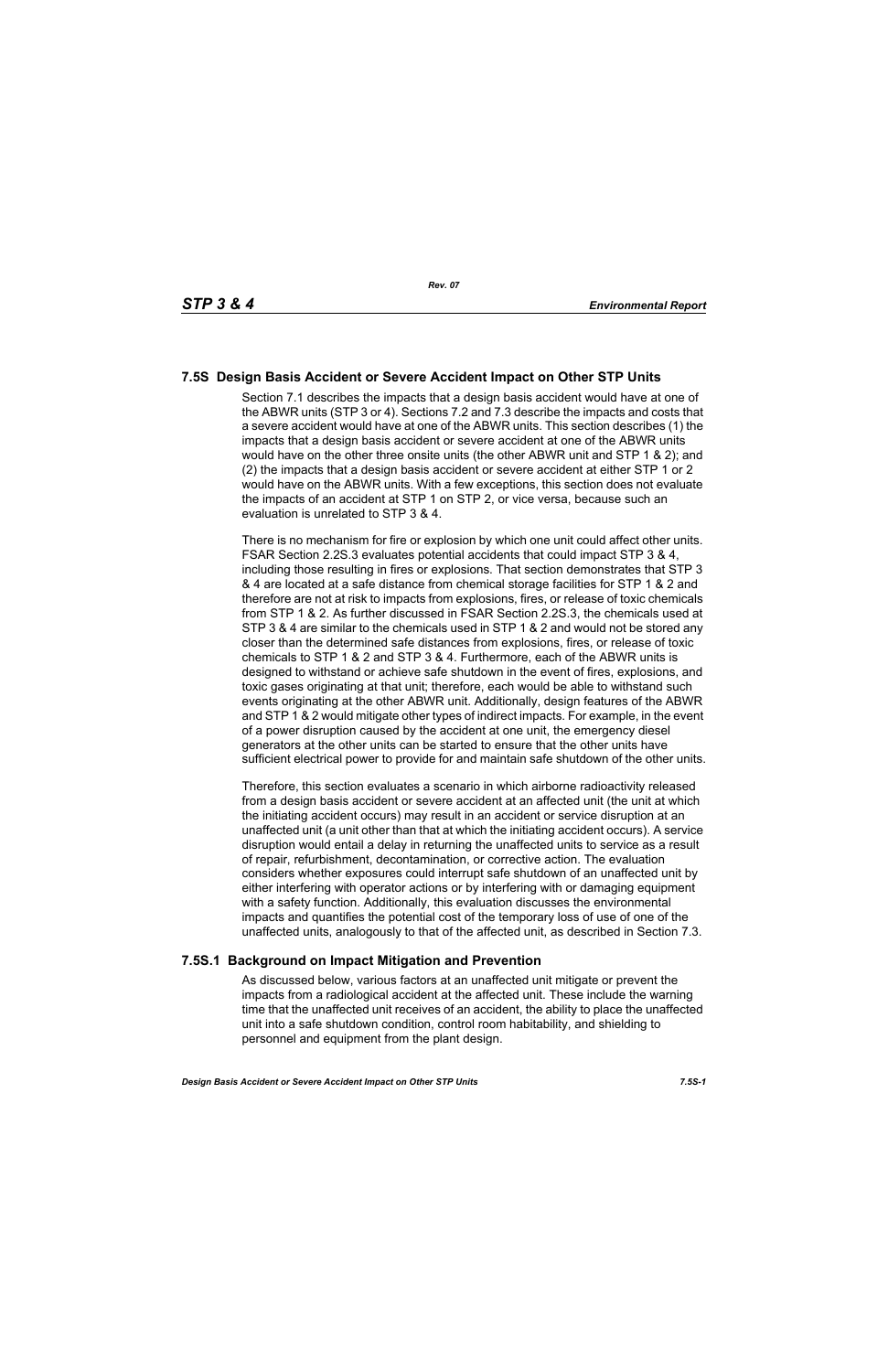Plant design and procedures provide protection for operators. Control room habitability systems are designed to protect the control room during an accident and include missile protection, radiation shielding, radiation monitoring, air filtration and ventilation systems, and fire protection. 10CFR50, Appendix A, General Design Criterion (GDC) 19 specifies a 5 rem control room operator dose limit for releases from a design basis accident at that unit. If this dose were to be exceeded within the control room during a severe accident, operators could be protected with additional measures, such as donning a SCBA (self contained breathing apparatus) and limiting exposure time. Additionally, once a plant is shut down, stable, and in long term decay heat removal, operator action is not continually necessary to maintain the plant in a safe shutdown condition. Once a stable cool down rate has been established, operator adjustments are no longer required to maintain the plant in a stable safe shutdown condition. Therefore, at that time, the operators could be evacuated from the control room if necessary.

An important factor in mitigating and preventing major impacts at an unaffected unit is the warning time that an operator of that unit receives of an accident at the affected unit. With sufficient warning time prior to radioactive releases from the affected unit, the unaffected units can be put into a safe shutdown mode. Additionally, in the event of a design basis accident or severe accident, non-essential site personnel could be evacuated in keeping with site emergency procedures.

A unit can be put into a hot shutdown condition, in which the reactor is completely shutdown, within minutes. Cooling operations can be commenced shortly after hot shutdown. After about 3 hours, the reactor will be in a stable long-term decay heat removal condition. Once long term decay heat removal is established the operations staff will adjust the cooling systems to establish a stable cool down rate. After that time, operator action is not necessary to maintain the plant in a safe shutdown condition. If the time increment between the onset of the accident and the airborne radioactivity release at the affected unit is longer than the time it takes to place the reactor into a stable long-term decay heat removal condition (approximately 3 hours), then there would be no impact on safe shutdown of an unaffected unit. Once the unaffected units are in safe shutdown, a release from the affected unit would not adversely impact maintenance of that safe shutdown condition because, as described below, the equipment can withstand the doses associated with the release without loss of safety function.

Equipment can inherently withstand large radiation doses from an accident, and plant design features, such as shielding, provide additional protection. For example, the concrete of the containment structure provides substantial shielding and the containment is sealed, thus preventing the intrusion of airborne radioactivity to equipment within containment. The concrete in other concrete buildings also would provide some shielding to equipment. Equipment can also withstand the release of radioactive material from accidents. For example, FSAR Section 2.2S.3.1.7 explains that safety-related structures, systems, and components for the ABWR are designed to withstand the effects of radiological events and the consequential releases from design basis accidents.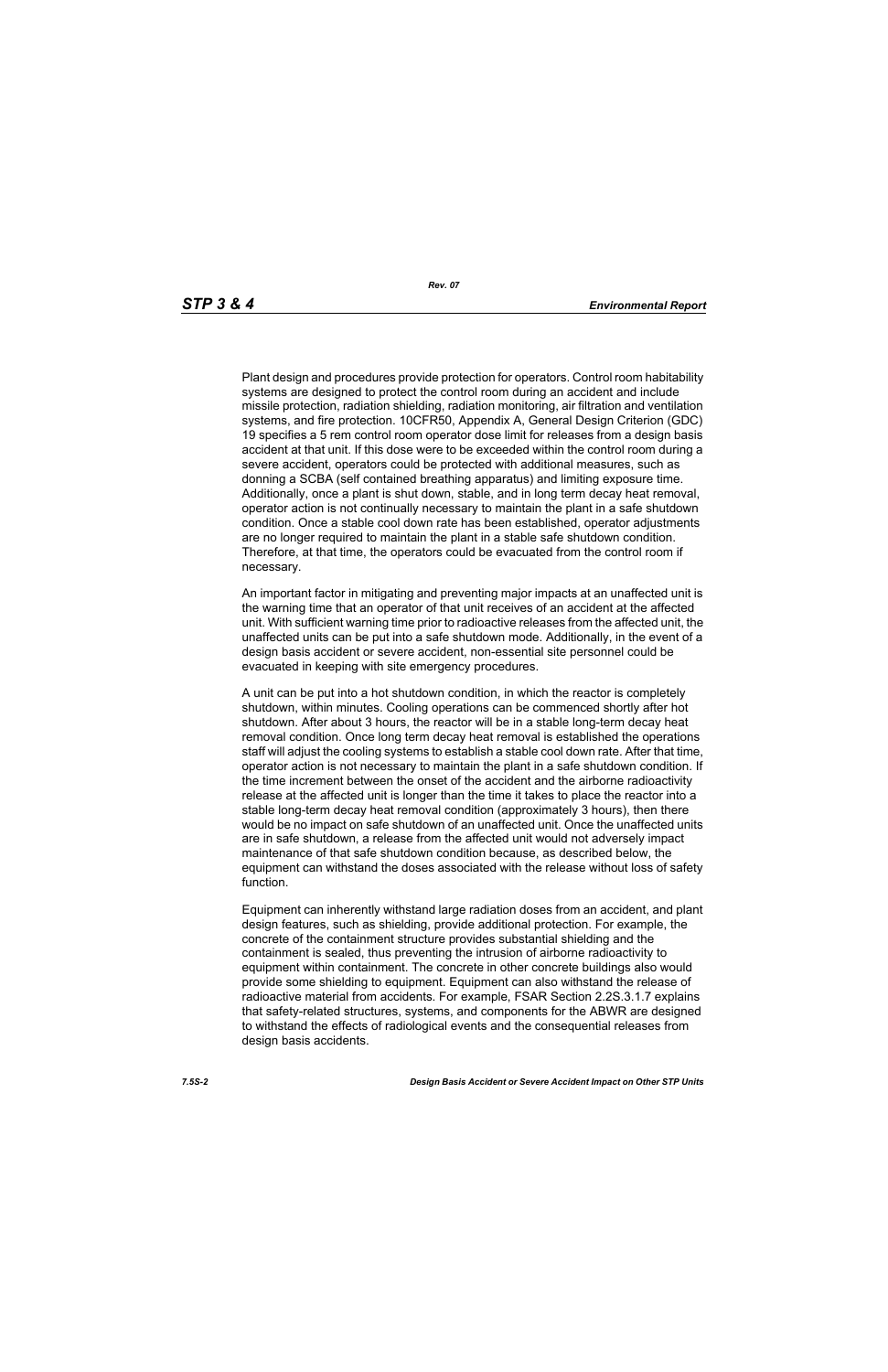Section 7.5S.4 below discusses the expected doses at the exterior of the unaffected units resulting from the evaluated accidents, and demonstrates that the structures and equipment in the unaffected units would still be able to perform their safety function given such doses.

#### **7.5S.2 Evaluation of Impacts of Design Basis Accidents on Safe Shutdown of Other Units**

#### **Design Basis Accidents Originating in STP 3 or 4**

Section 7.1 provides STP 3 & 4 Exclusion Area Boundary doses that would result from design basis accidents at either STP 3 or 4. FSAR Section 15.6 demonstrates that doses in the control room would be within the regulatory limit of 5 rem during a design basis accident at that same unit. The dose at the control room of the unaffected ABWR would also be within the regulatory limit of 5 rem during a design basis accident at the affected ABWR unit because the design and protection of the control rooms are identical. The control room dose at STP 1 & 2 would be similar in magnitude to the doses experienced at the unaffected ABWR unit control room because of the protection of the control room habitability systems at STP 1 & 2, which are required to satisfy the requirements of GDC 19 similar to STP 3 & 4. In fact, the doses would likely be less due to the larger distance between the affected unit and STP 1 & 2 than the affected unit and the other ABWR. Therefore, the doses experienced at the control rooms of STP 1 & 2 or the unaffected ABWR unit from a design basis accident at either STP 3 or 4 would not prevent the operators from completing safe shutdown of the unaffected units.

As discussed below in Section 7.5S.4, equipment can withstand severe accident doses without loss of function. Therefore, a design basis accident at STP 3 or 4 would not have an impact on the safe shutdown of STP 1 & 2 and the other ABWR unit.

#### **Design Basis Accidents Originating in STP 1 or 2**

As described in FSAR Section 2.2S.3.1.7, radiological releases from a design basis accident at STP 1 & 2 would not threaten the safety of STP 3 & 4. As noted previously, control room habitability systems can detect and protect control room personnel from airborne radioactivity. Therefore, a design basis accident at STP 1 or 2 would not cause the operators at STP 3 & 4 to exceed the 5 rem limit in GDC 19 and would not prevent the operators from completing safe shutdown of the ABWR units.

FSAR Section 2.2S.3.1.7 also states that safety related structures, systems, and components for the ABWR have been designed to withstand the effects of airborne releases from a design basis accident at the ABWR that would bound the airborne release from either STP 1 or 2. Therefore, a design basis accident at STP 1 or 2 would not have an impact on the safe shutdown of STP 3 & 4.

In summary, a design basis accident at any affected unit would not impact the safe shutdown of an evaluated unaffected unit.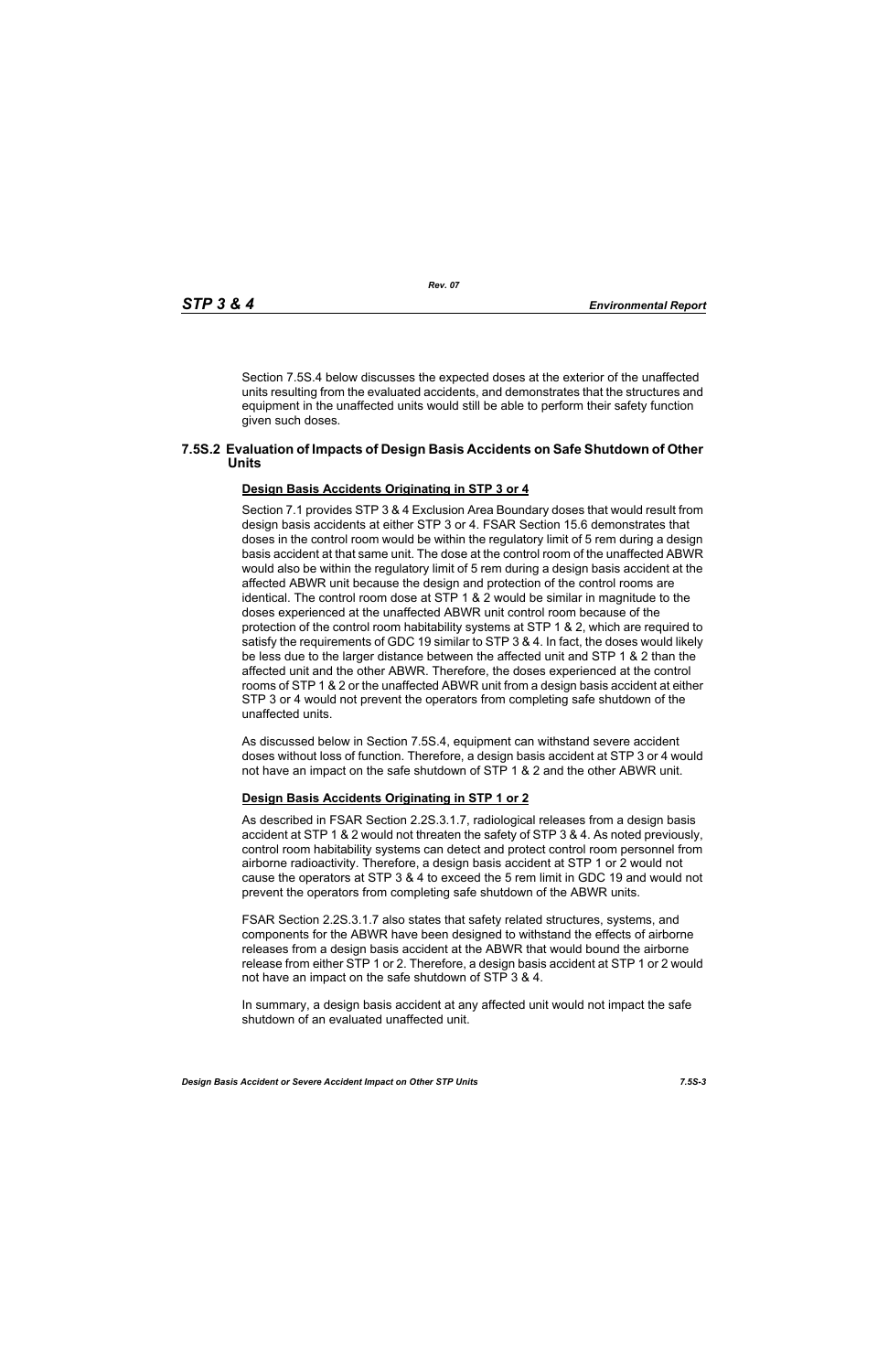## **7.5S.3 Evaluation of Impacts of Severe Accidents on Safe Shutdown of Other Units**

#### **Severe Accidents Originating in STP 3 or 4**

Section 7.2 describes the offsite dose and cost risks that could accompany a severe accident at either STP 3 or 4. A number of accident sequences, each of which represents a broader family of accidents, are analyzed for such an accident class. For the ABWR, ten accident sequences are analyzed for internally initiated events. The sum of the frequencies of occurrence for each of the ten accident sequences, which are shown in Table 7.2-1, is the core damage frequency (CDF). The CDF of an ABWR for internal events is  $1.6 \times 10^{-7}$  per year.

However, not all core damage events result in a large release (i.e., the containment is able to prevent the release of significant amounts of radioactivity to the environment). Absent a large release, there would be no impact on the safe shutdown of the unaffected units. In general, the large release frequency (LRF) for the ABWR for internal events is about 2.2 x 10<sup>-8</sup> per year. Furthermore, most of the LRF consists of a release which has been scrubbed by the suppression pool water and passes through the Containment Overpressure Protection System. The LRF for a release that has not been scrubbed is  $1.0 \times 10^{-9}$  per year.

Externally initiated events, and their associated small contribution to risk, are described in FSAR Section 19.4 and 19.6, which in turn incorporate by reference the associated sections of the ABWR DCD. As stated in the Final Safety Evaluation Report for the ABWR (NUREG-1503):

> Although direct comparison of external-event results to [the Commission's safety goals] is not possible, the ABWR design has significant margins above the design bases for seismic, fire, and internal flood-initiating events and, where computed, has low estimated core damage frequencies from these bounding analyses. The staff believes that the ABWR design meets the Commission's safety goals.

As discussed previously, operators with sufficient warning of an accident at an affected unit can safely shutdown an unaffected unit. The time increment from general emergency warning time until the first release of radioactivity to the environment for all ten accident sequences is greater than the time required to put an unaffected unit into a stable long-term decay heat removal condition. Therefore, any doses experienced at the control rooms of STP 1 & 2 or the unaffected ABWR unit from a severe accident at either STP 3 or 4 would not prevent the operators from completing safe shutdown of the unaffected units. Additionally, as discussed below in Section 7.5S.4, equipment can withstand the bounding radiation dose from a severe accident without loss of function.

### **Severe Accidents Originating in STP 1 or 2**

A similar analysis of representative accident sequences was performed for STP 1 & 2. Nine representative sequences were analyzed, with a total CDF of 1.0x10<sup>-5</sup> per year and a Large Early Release Frequency (LERF) of 6.1x10<sup>-7</sup> per year for internal and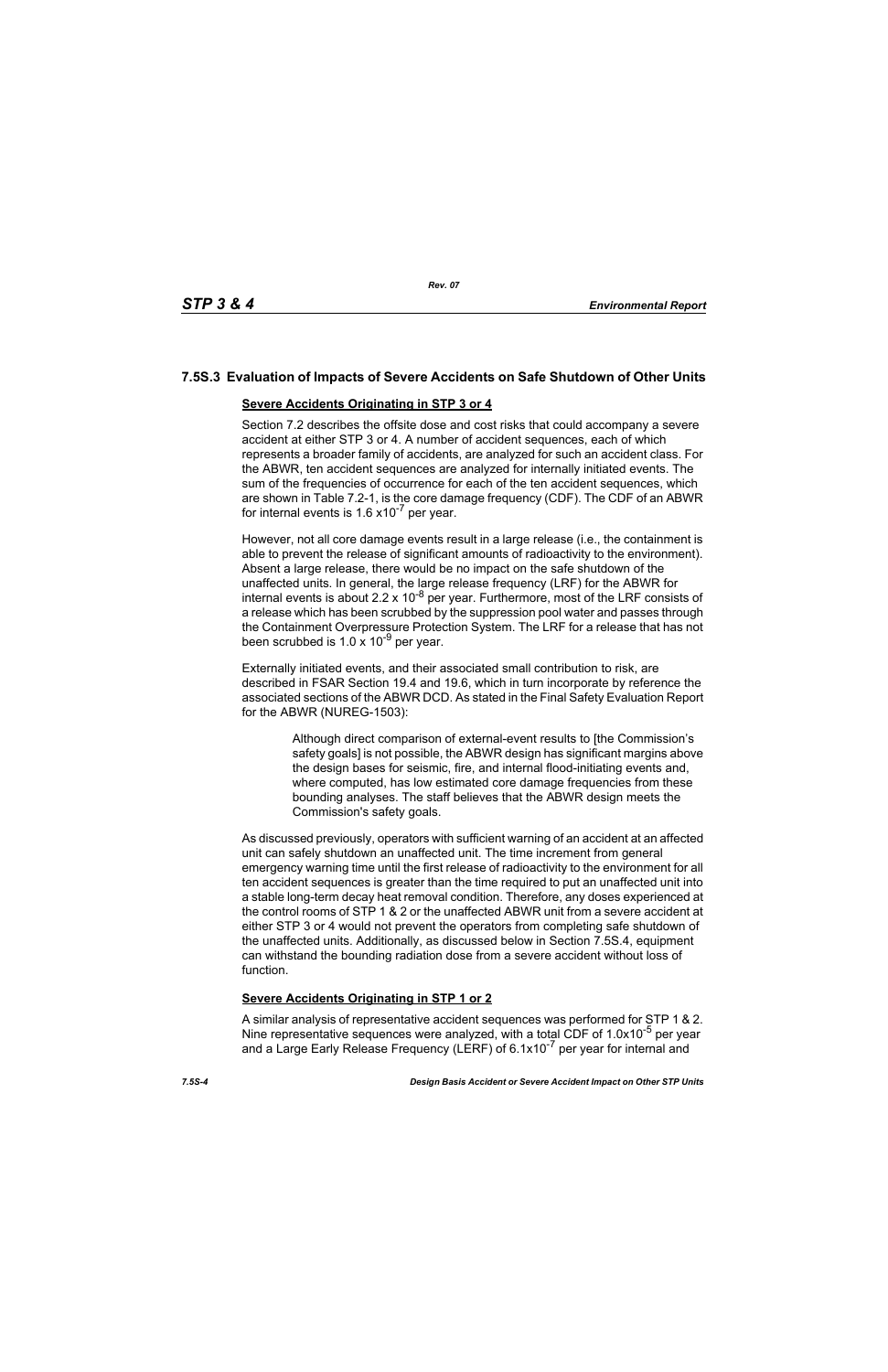*Rev. 07*

external events. The time increment from general emergency warning time until the first release of radioactivity to the environment for all nine representative sequences is greater than the time required to put an unaffected unit into a stable long-term decay heat removal condition. Therefore, any doses experienced at the control rooms of STP 3 or 4 from a severe accident at either STP 1 or 2 would not prevent the operators from completing safe shutdown of the unaffected ABWR units. Additionally, as discussed below in Section 7.5S.4, equipment can withstand the bounding radiation dose from a severe accident without loss of function.

In summary, a severe accident at any affected unit would not impact the safe shutdown of an evaluated unaffected unit.

#### **7.5S.4 Evaluation of Impacts of Design Basis Accidents and Severe Accidents on Equipment Function**

Equipment at the unaffected units would continue to function under the accident scenario considered above in Sections 7.5S.2 and 7.5S.3 that results in the highest radiation dose. The accident with the highest radiation dose is an Induced Steam Generator Tube Rupture (ISGTR) at STP 1 or 2, which is characterized by a low CDF of  $6.1x10^{-7}$  per year.

The ISGTR is initiated by a loss of offsite power (LOOP) that is not recoverable prior to fuel damage in the affected unit. All emergency diesel generators are assumed to also fail and are not able to be recovered. The turbine driven auxiliary feedwater pump likewise is assumed to fail and is also not able to be recovered.

Exposures at an unaffected ABWR unit resulting from severe accident releases from this accident sequence were calculated using the MACCS2 code. That code is described in Section 7.2, and was used there to calculate offsite dose and cost risks from severe accidents. Only the code's early release phase was exercised for this analysis, i.e., short-term doses to personnel and equipment during the release plume passage were calculated. This is the period of concern relative to safe shutdown of the unaffected units and onsite contamination.

The STP 1 & 2 ISGTR accident sequence results in an estimated worst case dose at STP 3 & 4 of up to 2,500 rad to air. This calculated exposure is without any shielding, and is cumulative over the entire duration of the early airborne releases. The meteorology is also conservatively assumed to be at the 95% level, meaning that 95% of the time actual weather conditions would lead to less exposure at that location.

Equipment at the unaffected units can withstand this bounding radiation dose and continue to properly function. As discussed in the STP 1 & 2 Design Criteria for Equipment Qualification Program (Reference 7.5S-1), an environment with exposures of less than  $1x10<sup>5</sup>$  rad is considered to be a mild environment and does not require any special qualification requirements to ensure equipment function. Thus, equipment installed at the STP units can withstand  $1x10^5$  rad of radiation exposure without any impact on equipment functionality. As discussed above, the bounding radiation dose for the evaluated accidents is 2,500 rad, which is significantly less than the radiation level that would impact equipment functionality. Therefore, all equipment necessary to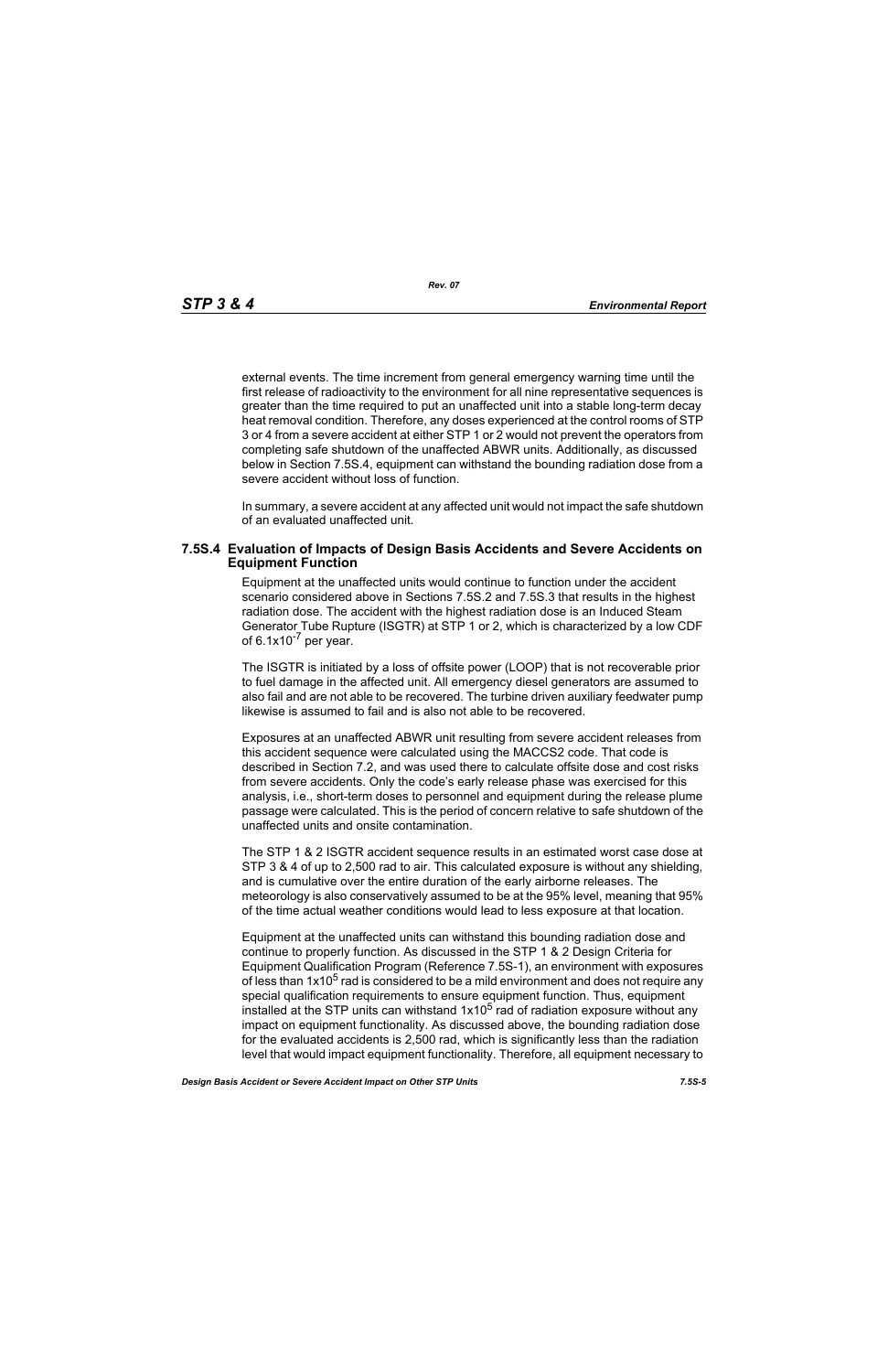complete safe shutdown of the unaffected units would be able to operate as designed without any degradation to its functional capabilities for the exposure levels associated with the airborne release from the accidents evaluated above.

### **7.5S.5 Economic Impacts of a Temporary Shutdown of the Unaffected Units**

The potential economic impacts from an accident at an affected unit on an unaffected unit are quantified by monetizing the onsite exposure and cleanup costs at the unaffected units together with replacement power costs from an outage at the unaffected units. The calculations are analogous to those in Section 7.3 (using the same methodology as described there unless otherwise noted) for an accident and attendant impacts from a single affected unit.

The principal inputs to the analysis are the severe accident CDF, the outage period of the other site units, and the economic discount rate (7 percent and 3 percent are NRC precedents established by NUREG/BR-0184). With these inputs, monetized impacts per unaffected unit are presented in Tables 7.5S-1 and 7.5S-2 for an event at one of the existing units (STP 1 & 2) and at one of the ABWR units (STP 3 & 4), respectively. A design basis accident would have much lower releases associated with the accident compared to a severe accident, resulting in much lower contamination levels that would be bounded by the evaluation for a severe accident. Therefore, only the severe accident CDFs were considered to produce a long term outage period from the associated cleanup and refurbishment of equipment.

Unlike in Section 7.3, where an accident at one unit could result in offsite impacts due to radiation releases from that unit, no releases or offsite impacts would result from the unaffected units. In order to determine the economic impact of a temporary shutdown in the unaffected units, the methodology used for the affected unit is conservatively applied here to all unaffected units.

The onsite cleanup cost includes cleanup and decontamination of the unaffected units. The cleanup of these units, unlike for the affected unit (as analyzed in Section 7.3), is based on recovering the units for restart. Recoverable cleanup costs have been estimated as 30% of the non-recoverable cleanup costs (as included in the Section 7.3 initiating unit costs) for BWR units (STP 3 & 4) and 26% for PWR units (STP 1 & 2) (Reference 7.5S-2); 30% is conservatively used here for all units. Those costs are based on cleanup of a small LOCA (loss of cooling accident) which results in a moderately contaminated containment building; applying these costs to units which would not have internal releases but instead can be contaminated by external releases from the initiating unit is conservative.

It is expected that the unaffected units could be restarted within months. However, it took 6 years to restart Three Mile Island Unit 1 (TMI-1) after the accident at TMI-2. It should be noted that cleanup and refurbishment were not the driving actions for the restart delay. Instead, the restart awaited application and approval of lessons learned from the TMI-2 accident. This analysis assumes that the unaffected unit with the same design of the affected unit would be shutdown for 6 years for cleanup, refurbishment, and application and approval of lessons learned. The analysis assumes that the other two unaffected units would be shutdown for 2 years for cleanup and refurbishment.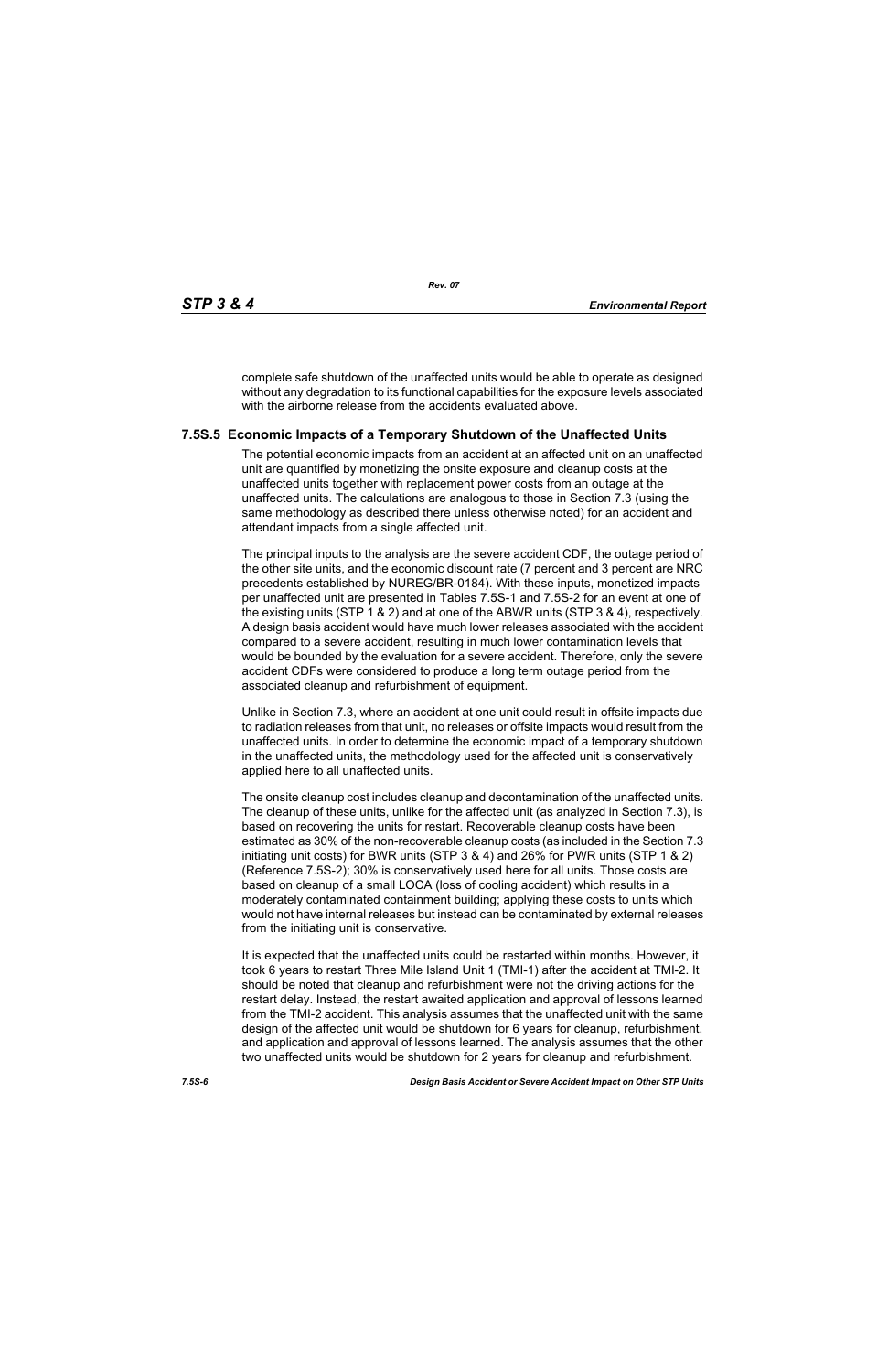The cost of repairs and refurbishment at the unaffected units was estimated at \$1,400 per hour of outage duration, which is \$1,000 per hour escalated to the calculation basis year (Reference 7.5S-2), and is included in the onsite cleanup cost. If Tables 7.5S-1 and 2 were based on 6 months of outage rather than 6 years, the total costs would be 40-45% (depending on discount rate) of those indicated in the tables. Almost all of that decrease would be due to the decrease in replacement power cost.

NRC suggests that a typical short-term replacement power cost (i.e., power plant that will be restarted) for a 910 MWe power plant is \$310,000 per day (Reference 7.5S-2). That value, scaled to the STP power levels, replaced the present value in the replacement power cost calculation of Section 7.3 for this analysis.

The monetized impacts for an accident at STP 3 or 4 affecting another unit are very low, as shown in Table 7.5S-2. The cost at a 7 percent discount rate at the other ABWR unit would be approximately \$3,000 and the cost at STP 1 or 2 would be approximately \$1,800 per unit. Even at a 3 percent discount rate, the cost at the other ABWR unit would be approximately \$4,500 and the cost at STP 1 or 2 would be approximately \$3,000 per unit. These costs are less than half of the costs of an accident at the affected unit. The Section 7.3 conclusion that there is no cost-effective ABWR operation design change holds for the mitigation of impacts at other site units.

The monetized risk-based impacts from an accident at STP 1 or 2 on the ABWR units are larger than the impacts from an ABWR initiated accident case, due to the larger CDF of the existing units. The monetized impact cost to an ABWR unit from a large severe accident release at one of the existing units is shown in Table 7.5S-1. The cost at a 7 percent discount rate at the ABWR units would be approximately \$110,000 per unit, and at a 3 percent discount rate would be approximately \$170,000 per unit. None of the severe accident mitigation design alternatives considered for the ABWR would be cost effective and mitigate the potential impacts (contamination and down time) from a large release severe accident at the existing units (Reference 7.5S-3).

### **7.5S.6 Conclusions**

As demonstrated above, a design basis accident or a severe accident at the affected unit would not prevent the unaffected units from safely shutting down. Additionally, all equipment necessary to complete safe shutdown of the unaffected units would be able to operate as designed without any degradation to its functional capabilities for the exposure levels associated with the airborne release from the accidents evaluated. Therefore, the accident scenarios would not result in any incremental environmental impacts attributable to the unaffected units beyond those evaluated in Sections 7.1 and 7.2.

Furthermore, even if it is arbitrarily postulated that a severe accident in the affected unit could cause a simultaneous severe accident in each of the unaffected units, the cumulative environmental impacts would still be SMALL. In such a scenario, the releases of radioactivity from all four units would be approximately four times the release from an individual unit. However, even if the environmental impacts (risks) discussed in Section 7.2.4 for an accident originating in one of the ABWR units were to be multiplied by a factor of four, the environmental risks would still be insignificant.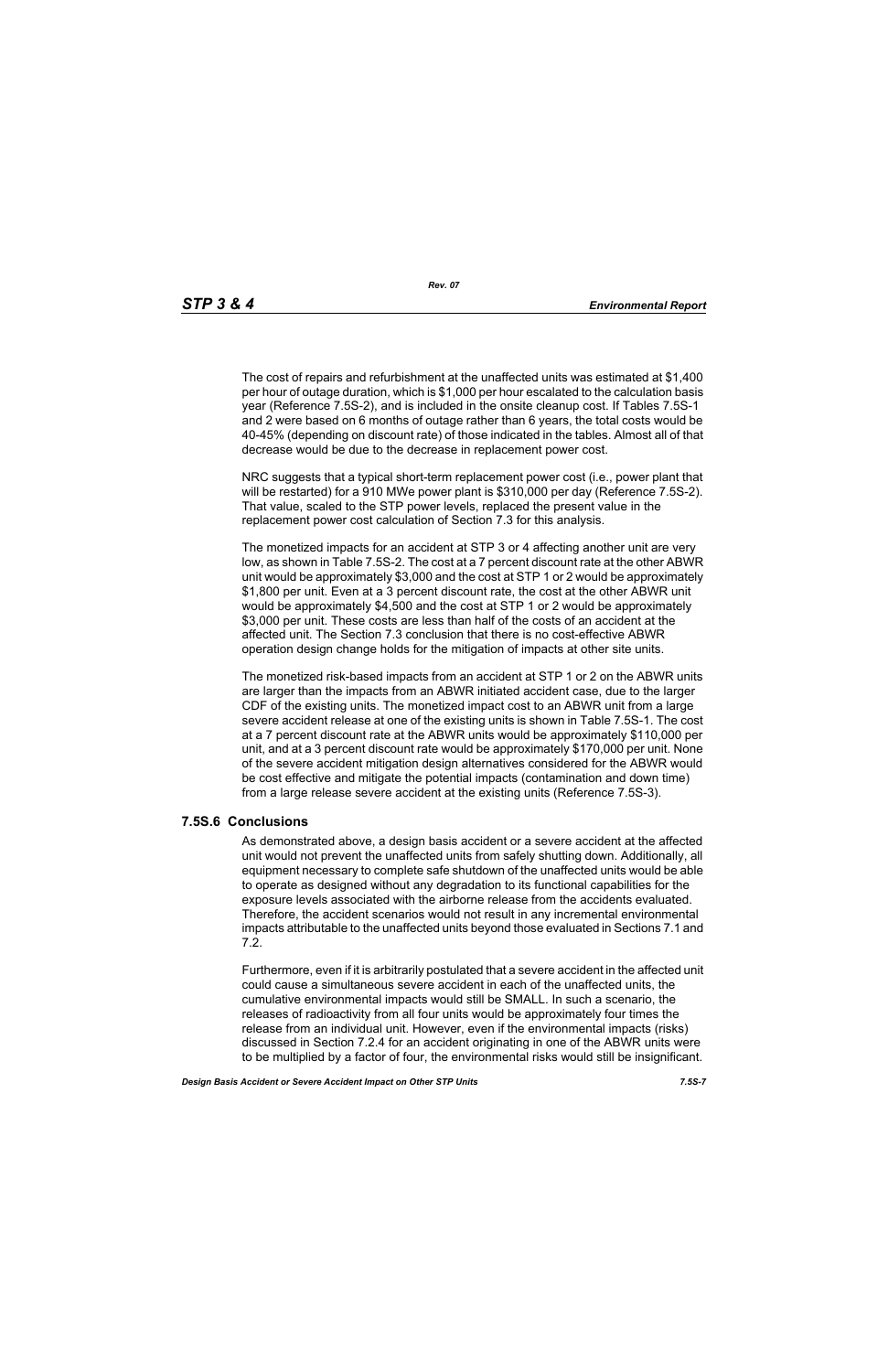For example, the cumulative risk from all four units would be about 0.017 personrem/year (i.e., 4 x 0.0043 person-rem per reactor year), which is more than a factor of ten less than the cumulative dose risk from normal operation (about 0.5 person-rem per reactor year). Furthermore, the risk of cancer from such an accident scenario would be about 0.0044% of the background risk (i.e., four times 0.0011% of the background risk). This value is well below the 0.1% value specified in the Commission's Safety Goal Policy Statement.

As discussed in Section 7.5S.3, the LERF for Units 1 and 2 is approximately 30 times greater than the LRF for Units 3 and 4. However, even if the risk-based values in the previous paragraph were to be multiplied by a factor of 30, the resulting dose risk would be equivalent to the cumulative dose risk from normal operation and the resulting cancer risk would be equivalent to the Commission's Safety Goal. Therefore, the environmental impact from such a scenario would be SMALL.

#### **7.5S.7 References**

- 7.5S-1 Design Criteria for Equipment Qualification Program 4EQ19NQ1009 for South Texas Nuclear Operating Company (Units 1&2), January 26, 2000.
- 7.5S-2 NRC (U.S. Nuclear Regulatory Commission). 1997. Regulatory Analysis Technical Evaluation Handbook, NUREG/BR-0184. Office of Nuclear Reactor Regulation. Washington, D.C. January.
- 7.5S-3 GE (General Electric Company). 1995. Technical Support Document for the ABWR, Revision 1, MPL Number A90-3230, 25A5680, January.